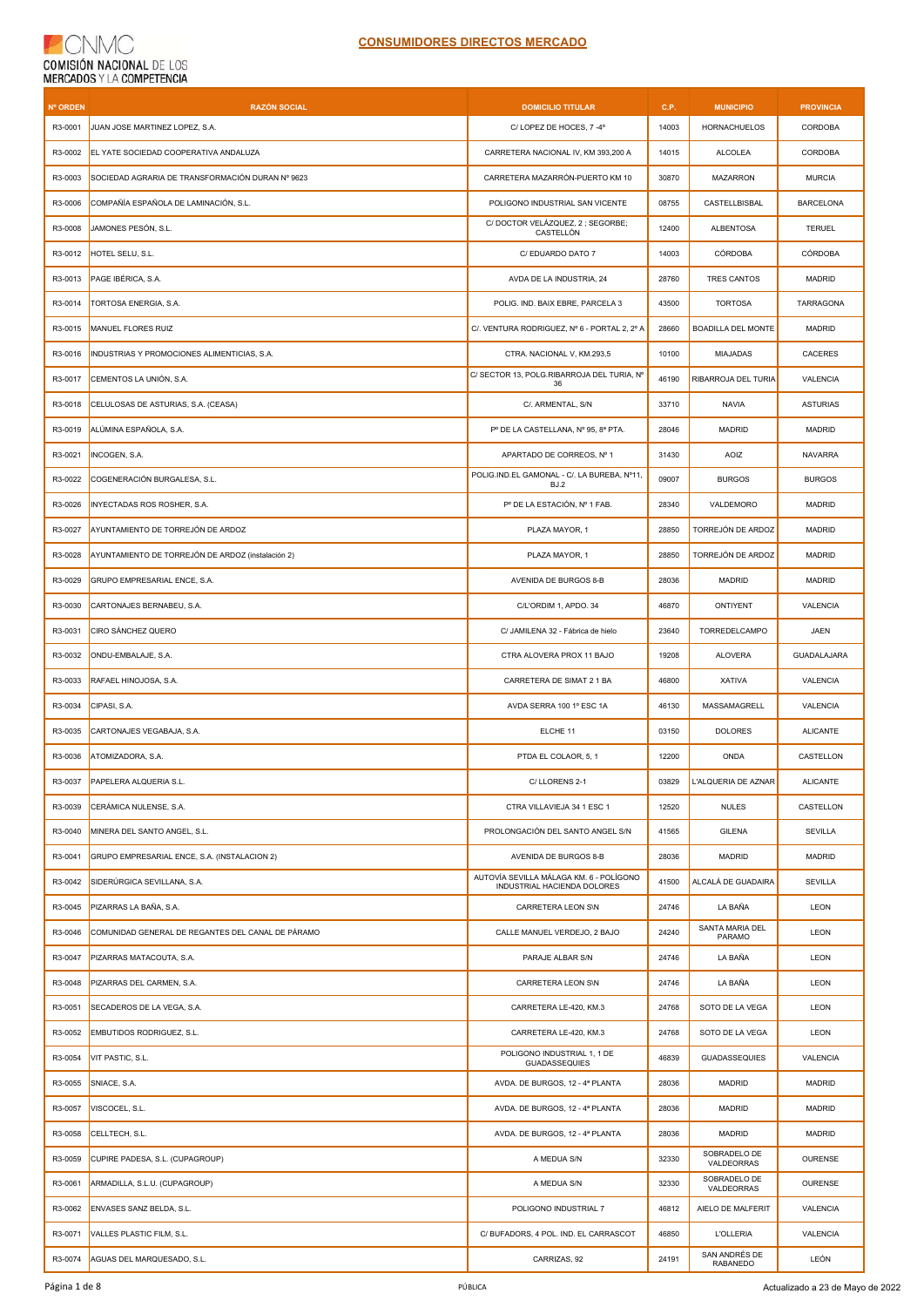| Nº ORDEN | <b>RAZÓN SOCIAL</b>                             | <b>DOMICILIO TITULAR</b>                                  | C.P.  | <b>MUNICIPIO</b>                  | <b>PROVINCIA</b>                 |
|----------|-------------------------------------------------|-----------------------------------------------------------|-------|-----------------------------------|----------------------------------|
| R3-0076  | COMUNIDAD DE REGANTES DE MAZARRÓN               | CARRETERA MAZARRÓN-BOLNUEVO, KM 3                         | 30870 | <b>MAZARRON</b>                   | <b>MURCIA</b>                    |
| R3-0077  | DESALADORA LA MARINA, S.L.                      | C/ HORACIO FERNÁNDEZ INGÜANZO Nº1                         | 30880 | <b>AGUILAS</b>                    | <b>MURCIA</b>                    |
| R3-0078  | PIZARRAS LAS ARCAS, S.L.                        | LUGAR SAN PEDRO DE TRONES S/N                             | 24380 | SAN PEDRO DE<br><b>TRONES</b>     | LEÓN                             |
| R3-0079  | PIZARRAS ROZADAIS, S.L.                         | LUGAR A MEDUA S/N                                         | 32335 | CARBALLEDA DE<br>VALDEORRAS       | <b>ORENSE</b>                    |
| R3-0080  | PIZARRAS SANTA CRUZ, S.L.                       | LUGAR O TRIGAL S/N                                        | 32337 | CARBALLEDA DE<br>VALDEORRAS       | ORENSE                           |
| R3-0081  | PIZARRAS ARCAS PRADA, S.A.                      | LUGAR A MEDUA S/N                                         | 32335 | CARBALLEDA DE<br>VALDEORRAS       | ORENSE                           |
| R3-0082  | CERÁMICAS XUNQUEIRA, S.A.                       | <b>LUGAR VEIGACHA</b>                                     | 32000 | <b>JUNQUEIRA</b>                  | ORENSE                           |
| R3-0083  | ULTRANSA, S.L.                                  | LUGAR A MEDUA S/N                                         | 32335 | CARBALLEDA DE<br>VALDEORRAS       | ORENSE                           |
| R3-0084  | PIZARRAS VALDACAL, S.A.                         | LUGAR A MEDUA S/N                                         | 32335 | CARBALLEDA DE<br>VALDEORRAS       | ORENSE                           |
| R3-0085  | PIZARRAS DEL VALLE, S.L.                        | LUGAR A MEDUA S/N                                         | 32335 | CARBALLEDA DE<br>VALDEORRAS       | ORENSE                           |
| R3-0086  | PIZARRAS LA LUZ, S.L.                           | LUGAR A MEDUA S/N                                         | 32335 | CARBALLEDA DE<br>VALDEORRAS       | ORENSE                           |
| R3-0087  | CLADA, S.L.U.                                   | LUGAR A MEDUA S/N                                         | 32335 | CARBALLEDA DE<br>VALDEORRAS       | ORENSE                           |
| R3-0088  | DESALADORA DE AGUILAS, S.L.U.                   | C/ IBERIA, 8                                              | 30880 | <b>AGUILAS</b>                    | <b>MURCIA</b>                    |
| R3-0089  | GAMBASTAR, S.L.                                 | POLIGONO MONTENUEVO, S/N                                  | 09320 | VALDORROS                         | <b>BURGOS</b>                    |
| R3-0090  | ZEREP CARBÓNICAS Y AGUAS, S.A.                  | CARRIZAS, 92                                              | 24191 | SAN ANDRÉS DE<br><b>RABANEDO</b>  | LEÓN                             |
| R3-0091  | CLUB NATACIÓN SANTA OLAYA                       | C/LUCERO, 4                                               | 33212 | GIJÓN                             | <b>ASTURIAS</b>                  |
| R3-0092  | DISTRIBUCIONES PEDRO VIVES, S.L.                | CARRETERA ONDARA, 48                                      | 03740 | <b>GATA DE GORDOS</b>             | <b>ALICANTE</b>                  |
| R3-0093  | ASTURAGUA S.I.C.A, S.A.U.                       | C/ CÁMARA, 19                                             | 33401 | AVILÉS                            | <b>ASTURIAS</b>                  |
| R3-0094  | ALMENDRA Y MIEL, S.A.                           | POL. IND. CIUDAD DEL TURRÓN, EDIFICIO<br>MUSEO DEL TURRÓN | 03100 | <b>JIJONA</b>                     | <b>ALICANTE</b>                  |
| R3-0097  | HISPANO TEX, S.A.                               | AVENIDA VIA AUGUSTA, 32                                   | 08174 | SAN CUGAT DEL<br>VALLES           | <b>BARCELONA</b>                 |
| R3-0098  | INTERCOT, S.A.                                  | C/ FABRICA NOVA S/N                                       | 08274 | SANT FELIU<br>SASSERRA            | <b>BARCELONA</b>                 |
| R3-0099  | AYUNTAMIENTO DE AVILÉS                          | PLAZA DE ESPAÑA, 1                                        | 33402 | AVILÉS                            | <b>ASTURIAS</b>                  |
| R3-0100  | THERMOLYMPIC, S.L.                              | CALLE ALEMANIA, 1                                         | 50180 | <b>UTEBO</b>                      | ZARAGOZA                         |
| R3-0101  | CALIDAD PASCUAL, S.A.U.                         | AVENIDA MANOTERAS, 24                                     | 28050 | <b>MADRID</b>                     | <b>MADRID</b>                    |
| R3-0102  | METROPOLITANO DE TENERIFE, S.A.                 | CARRETERA LA CUESTA TACO Nº124                            | 38320 | SAN CRISTÓBAL DE LA<br>LAGUNA     | SANTA CRUZ DE<br><b>TENERIFE</b> |
| R3-0103  | RIBAWOOD, S.A.                                  | CALLE ALBERT EINSTEIN 2<br>POL. IND. SAN MIGUEL, SECTOR 4 | 50830 | VILLANUEVA DE<br>GALLEGO          | ZARAGOZA                         |
| R3-0105  | LANDS AND BUILDING, S.L.                        | CTRA. TO-7428-V KM 10                                     | 45165 | SAN MARTIN DE<br><b>MONTANBAN</b> | <b>TOLEDO</b>                    |
| R3-0107  | <b>TEXENCA AIE</b>                              | AVENIDA ROGER DE FLOR, 4                                  | 08123 | POLINYA                           | <b>BARCELONA</b>                 |
| R3-0108  | BERNA TEXTIL, S.L.                              | CALLE AFUERAS S/N                                         | 08511 | SANTA MARIA DEL<br>CORCO          | <b>BARCELONA</b>                 |
| R3-0109  | EXCORXADOR COMARCAL DEL MOIANES, S.A.           | AVENIDA DEL PRAT S/N                                      | 08180 | <b>MOIA</b>                       | <b>BARCELONA</b>                 |
| R3-0110  | COBRE LAS CRUCES, S.A.U.                        | AVDA. EL GARROBO Nº4                                      | 41860 | <b>GERENA</b>                     | SEVILLA                          |
| R3-0111  | HILADOS BUFALIT, S.L.                           | CALLE LA PAZ S/N                                          | 46891 | <b>BUFALI</b>                     | <b>VALENCIA</b>                  |
| R3-0112  | COMUNIDAD DE BIENES CORTIJO LOS MIMBRALES       | CALLE DARRO 13                                            | 28002 | <b>MADRID</b>                     | <b>MADRID</b>                    |
| R3-0113  | UNIVERSIDADE DA CORUÑA                          | PASEO DE LA MAESTRANZA 9                                  | 15001 | A CORUÑA                          | A CORUÑA                         |
| R3-0114  | CONTOURGLOBAL LA RIOJA, S.L.                    | CALLE MARÍA DE MOLINA 40 8ªPLANTA                         | 28006 | <b>MADRID</b>                     | MADRID                           |
| R3-0115  | TRANSPORTES INTERURBANOS DE TENERIFE, S.A.U.    | PUNTA ANAGA 1, CUEVAS BLANCAS                             | 38111 | SANTA CRUZ DE<br>TENERIFE         | SANTA CRUZ DE<br><b>TENERIFE</b> |
| R3-0116  | ACEITUNERA DEL NORTE DE CACERES SCL DE 2º GRADO | POL. IND. MONTEHERMOSO FASE II PARCELA 33                 | 10810 | <b>MONTEHERMOSO</b>               | CACERES                          |
| R3-0117  | GAVIPLAS, S.L.                                  | CTRA. NACIONAL 340, KM 165                                | 46893 | <b>ALFARRASI</b>                  | VALENCIA                         |
| R3-0118  | PLASVIDAVI INYECCION, S.L.                      | CALLE LES ERES Nº48                                       | 46812 | AIELO DE MALFERIT                 | VALENCIA                         |
| R3-0123  | EMILIO ESTEBAN, S.A.                            | CTRA. VALLADOLID-TÓRTOLES<br>KM 7,5                       | 47170 | <b>RENEDO</b>                     | VALLADOLID                       |
| R3-0124  | COPO ZARAGOZA, S.A.U.                           | POLIGONO INDUSTRIAL CORONA S/N                            | 50740 | FUENTES DE EBRO                   | ZARAGOZA                         |
| R3-0127  | PIENSOS DARUZ, S.L.                             | CARRETERA ZAFRA-LOS SANTOS S/N                            | 06300 | ZAFRA                             | <b>BADAJOZ</b>                   |
| R3-0128  | FORESTA TERRENOS, S.L.                          | C/ CASTELLO, 88 1ª                                        | 28006 | <b>MADRID</b>                     | <b>MADRID</b>                    |
| R3-0129  | TOURIN EUROPEO, S.A.                            | C/ LAS MARGARITAS S/N                                     | 35100 | SAN BARTOLOMÉ DE<br>TIRAJANA      | LAS PALMAS                       |
| R3-0130  | COMUNIDAD DE AGUAS POZO DE LA FLORIDA           | PUERTA CANSECO, Nº11 BJ IZDA. LOCAL 2                     | 38003 | SANTA CRUZ DE<br><b>TENERIFE</b>  | SANTA CRUZ DE<br><b>TENERIFE</b> |
| R3-0132  | SULAYR GLOBAL SERVICE, S.L.                     | AUTOVÍA A-92, SALIDA 303 CARRETERA<br>HERNAN S/N KM 3,5   | 18511 | VALLE DEL ZALABI                  | GRANADA                          |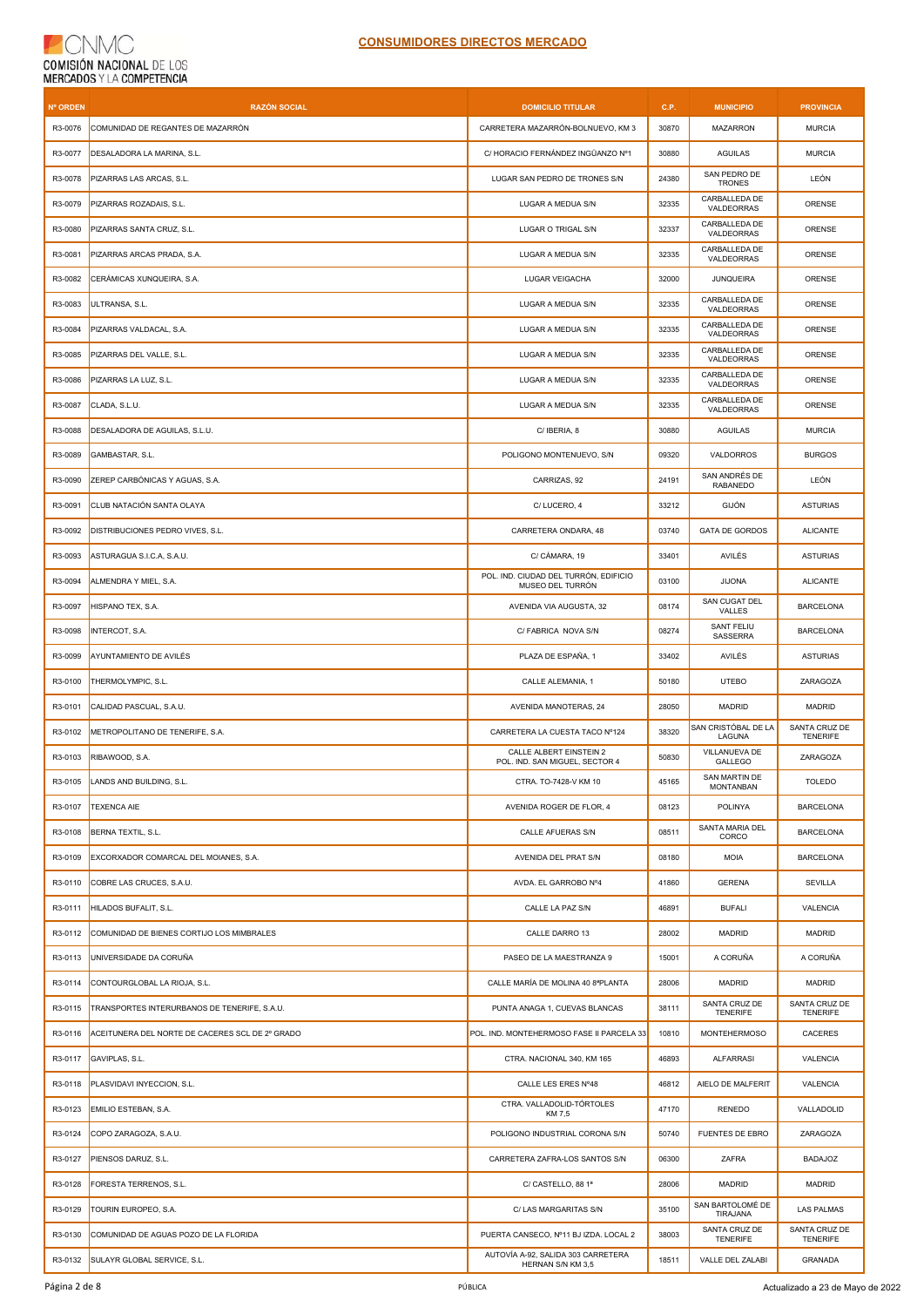| <b>Nº ORDEN</b> | <b>RAZÓN SOCIAL</b>                                        | <b>DOMICILIO TITULAR</b>                                     | C.P.  | <b>MUNICIPIO</b>                     | <b>PROVINCIA</b>                 |
|-----------------|------------------------------------------------------------|--------------------------------------------------------------|-------|--------------------------------------|----------------------------------|
| R3-0134         | CONSORCIO DE LA ZONA FRANCA DE VIGO                        | LUGAR BOUZAS S/N                                             | 36208 | <b>VIGO</b>                          | <b>PONTEVEDRA</b>                |
| R3-0135         | LEVANTINA INDUSTRIAL DEL PLÁSTICO, S.A.                    | CARRETERA DE ALICANTE KM 1,4                                 | 03680 | ASPE                                 | <b>ALICANTE</b>                  |
| R3-0136         | COMERCIAL JESUMAN, S.A.                                    | AVENIDA FCO. MIRANDA 14                                      | 38430 | ICOD DE LOS VINOS                    | SANTA CRUZ DE<br><b>TENERIFE</b> |
| R3-0146         | ELECTRÓNICOS RADISA, S.A.                                  | C/ FERMINA SEVILLANO, 5                                      | 28022 | MADRID                               | <b>MADRID</b>                    |
| R3-0164         | MODISPREM, S.A.                                            | CTRA. PG CAMPILLO EJEA, 2                                    | 50800 | ZUERA                                | ZARAGOZA                         |
| R3-0169         | MOLECOR TECNOLOGIA                                         | CTRA M206 TORREJON A LOECHES                                 | 28890 | <b>LOECHES</b>                       | <b>MADRID</b>                    |
| R3-0170         | ALUMINIOS DEL MAESTRE S.A.                                 | POLIGONO INDUSTRIAL LOS VARALES MANZAN<br>H                  | 06220 | VILLAFRANCA DE LOS<br><b>BARROS</b>  | <b>BADAJOZ</b>                   |
| R3-0173         | INDUSTRIAS PLASTICAS DEL PISUERGA                          | CTRA SANTANDER PALENCIA KM 90                                | 34480 | ALAR DEL REY                         | PALENCIA                         |
| R3-0174         | COMPLEJOS DE VINILO S.A.                                   | RIENDA 4                                                     | 28946 | FUENLABRADA                          | <b>MADRID</b>                    |
| R3-0181         | MANDRILADORA ALPESA S.L.                                   | C/ DE LA ESTACIÓN S/N                                        | 04676 | TAVERNES DE LA<br>VALLDIGNA          | VALENCIA                         |
| R3-0184         | ALIMENGOMERA S.A.                                          | POLIGONO EL MAYORAZGO, CALLE INGENIERO<br>CERVERA 1          | 38110 | STA CRUZ DE<br><b>TENERIFE</b>       | <b>TENERIFE</b>                  |
| R3-0185         | NORTEHIPERTENERIFE S.L.                                    | CR BOTANICO CC CUPULA LC 29                                  | 38400 | PUERTO DE LA CRUZ                    | <b>TENERIFE</b>                  |
| R3-0186         | CORPORACIÓN ALIMENTARIA DE GUISSONA S.A.                   | TRASPALAU 8                                                  | 25210 | <b>GUISSONA</b>                      | LLEIDA                           |
| R3-0190         | FUNDACIÓN RAMON REY ARDID                                  | C/ GUILLEN DE CASTRO 2-4                                     | 50018 | ZARAGOZA                             | ZARAGOZA                         |
| R3-0191         | SOCIEDAD COOP. AGRARIA "SAN MARTIN" DE BELCHITE            | C/ MAYOR, S/N BJ                                             | 50130 | <b>BELCHITE</b>                      | ZARAGOZA                         |
| R3-0192         | TECMOPLAS, S.A.                                            | AVDA. DE FRANCISCO DE GOYA, S/N                              | 50693 | <b>TORRES DE</b><br><b>BERRELLEN</b> | ZARAGOZA                         |
| R3-0195         | INFOYMA, S.L.                                              | PARAJE DENOMINADO ESCUNATAR BAJA, S/N                        | 02400 | <b>HELLIN</b>                        | <b>ALBACETE</b>                  |
| R3-0196         | SUAVIZANTES Y PLASTIFICANTES BITUMINOSOS, S.L.             | POLÍGONO INDUSTRIAL CASTILLA CHESTE VIAL<br>NUM. 6           | 46380 | <b>CHESTE</b>                        | VALENCIA                         |
| R3-0197         | OSUNA MISSION, S.L.                                        | CARRETERA LANTEJUELA, 5                                      | 41640 | <b>OSUNA</b>                         | SEVILLA                          |
| R3-0198         | R.N.B., S.L.                                               | POLÍGONO INDUSTRIAL LA POBLE - L'ELIANA<br>PARCELA 14        | 46185 | LA POBLA DE<br>VALLBONA              | VALENCIA                         |
| R3-0208         | MOVERJUSA, S.L.                                            | AVDA. GOMEZ LAGUNA, 12 7°B                                   | 50009 | ZARAGOZA                             | ZARAGOZA                         |
| R3-0209         | LA FLECA DE L'EMPORDÁ, S.A.                                | POL. IND. PLA SANT JOAN, PARCELA 35                          | 17230 | PALAMOS                              | <b>GIRONA</b>                    |
| R3-0211         | MINAS DE ALCÁNTARA, S.L.                                   | CARRETERA PLASENCIA KM. 25                                   | 10810 | <b>MONTEHERMOSO</b>                  | CÁCERES                          |
| R3-0213         | HIJOS DE ALFONSO GARRIDO DELGADO, S.A.                     | CARRETERA MADRID-HUELVA KM. 600<br><b>HECTÓMETRO 6</b>       | 21700 | <b>HUELVA</b>                        | HUELVA                           |
| R3-0214         | NIVASPLAST RECICLADOS, S.L.                                | AUTOVIA A-92 KM. 318 - POLÍGONO 505,<br>PARCELA <sub>3</sub> | 18512 | DÓLAR                                | <b>GRANADA</b>                   |
| R3-0215         | TRANSFORMADOS TORRES MARTÍ, S.L. UNIPERSONAL               | POLÍGONO INDUSTRIAL PAULES, PARCELA 53,<br>54, 55            | 22400 | MONZÓN                               | <b>HUESCA</b>                    |
| R3-0216         | PLÁSTICOS BIOSCA, S.A.                                     | CR N-340 CRUCE CON BENISUERA S/N                             | 46893 | <b>ALFARRASI</b>                     | VALENCIA                         |
| R3-0217         | EXTREMEÑA DE ARROCES, S. COOP. ÚLTIMO GRADO                | CARRETERA NACIONAL V, KM 294                                 | 10100 | <b>MIAJADAS</b>                      | CÁCERES                          |
| R3-0218         | S. COOP. LIMITADA NTRA. SRA. DEL PRADO DE CASAR DE CÁCERES | CARRETERA CINCUNVALACION S/N                                 | 10190 | CASAR DE CÁCERES                     | CÁCERES                          |
| R3-0219         | TEXTIL A. ORTIZ, S.A.U.                                    | POL. INDUSTRIAL CAN VINYALS<br>C/ ROGER DE FLOR Nº6          | 08130 | SANTA PERPETUA DE<br><b>MOGODA</b>   | <b>BARCELONA</b>                 |
| R3-0221         | AGROPECUARIA SOCIEDAD AGRARIA DE TRANSFORMACIÓN            | AVENIDA DE MADRID Nº75                                       | 06400 | <b>DON BENITO</b>                    | <b>BADAJOZ</b>                   |
| R3-0222         | PESCADOS MAÑERO, S.L.                                      | CALLE RIOJA, PARCELA 72                                      | 50500 | <b>TARAZONA</b>                      | ZARAGOZA                         |
| R3-0224         | CENTRAL DE COMPRAS DE SUPERMERCADOS CANARIOS, S.L.         | CALLE JOSEFINA MAYOR Nº3                                     | 35219 | TELDE                                | LAS PALMAS                       |
| R3-0225         | CERTEST BIOTEC, S.L.                                       | POL. IND. RIO GALLEGO II<br>C/J, N <sup>o</sup> 1            | 50840 | SAN MATEO DE<br>GALLEGO              | ZARAGOZA                         |
| R3-0226         | PONSFIL, S.A.                                              | CALLE JOAN MONPEO, 30                                        | 08223 | <b>TERRASSA</b>                      | <b>BARCELONA</b>                 |
| R3-0228         | EMBELLECIMIENTOS TEXTILES, S.A.                            | CARRETERA CARMEN KM 0,480                                    | 08787 | POBLA DE<br>CLARAMUNT                | <b>BARCELONA</b>                 |
| R3-0229         | ANTIGUA VENTA LA ROMERA, S.L.                              | AUTOVÍA DE MADRID-ZARAGOZA KM 285                            | 50290 | EPILA                                | ZARAGOZA                         |
| R3-0230         | EXCMO. AYUNTAMIENTO DE CANFRANC                            | PLAZA DEL AYUNTAMIENTO Nº1                                   | 22880 | CANFRANC                             | <b>HUESCA</b>                    |
| R3-0233         | TVITEC SYSTEM GLASS, S.L.                                  | PASEO DE LA CASTELLANA, 143 6ª PLANTA                        | 28046 | MADRID                               | <b>MADRID</b>                    |
| R3-0234         | HERMANOS MARISTAS PROVINCIA IBÉRICA                        | AVENIDA DE JESUITAS, 34                                      | 28805 | ALCALÁ DE HENARES                    | <b>MADRID</b>                    |
| R3-0236         | CREARA CONSULTORES, S.L.                                   | CALLE MONTE ESQUINZA Nº26                                    | 28010 | <b>MADRID</b>                        | MADRID                           |
| R3-0237         | REYSAN ATLANTIC, S.L.                                      | POL. LA DEHESA, 13-14 BAJO                                   | 42100 | AGREDA                               | <b>SORIA</b>                     |
| R3-0238         | ARASOL, S.L.                                               | CARRETERA ARAHAL-MORON KM 0,4                                | 41600 | ARAHAL                               | SEVILLA                          |
| R3-0239         | BIOFOSIL, S.L.                                             | CARRETERA CV-10 KM 38                                        | 12810 | CABANES                              | CASTELLÓN                        |
| R3-0241         | REPSOL QUÍMICA, S.A.                                       | C/ MÉNDEZ ÁLVARO, 44                                         | 28045 | MADRID                               | <b>MADRID</b>                    |
| R3-0243         | ALCOMOBI, S.L.                                             | POLÍGONO INDUSTRIAL, PARCELA 23                              | 44550 | <b>ALCORISA</b>                      | <b>TERUEL</b>                    |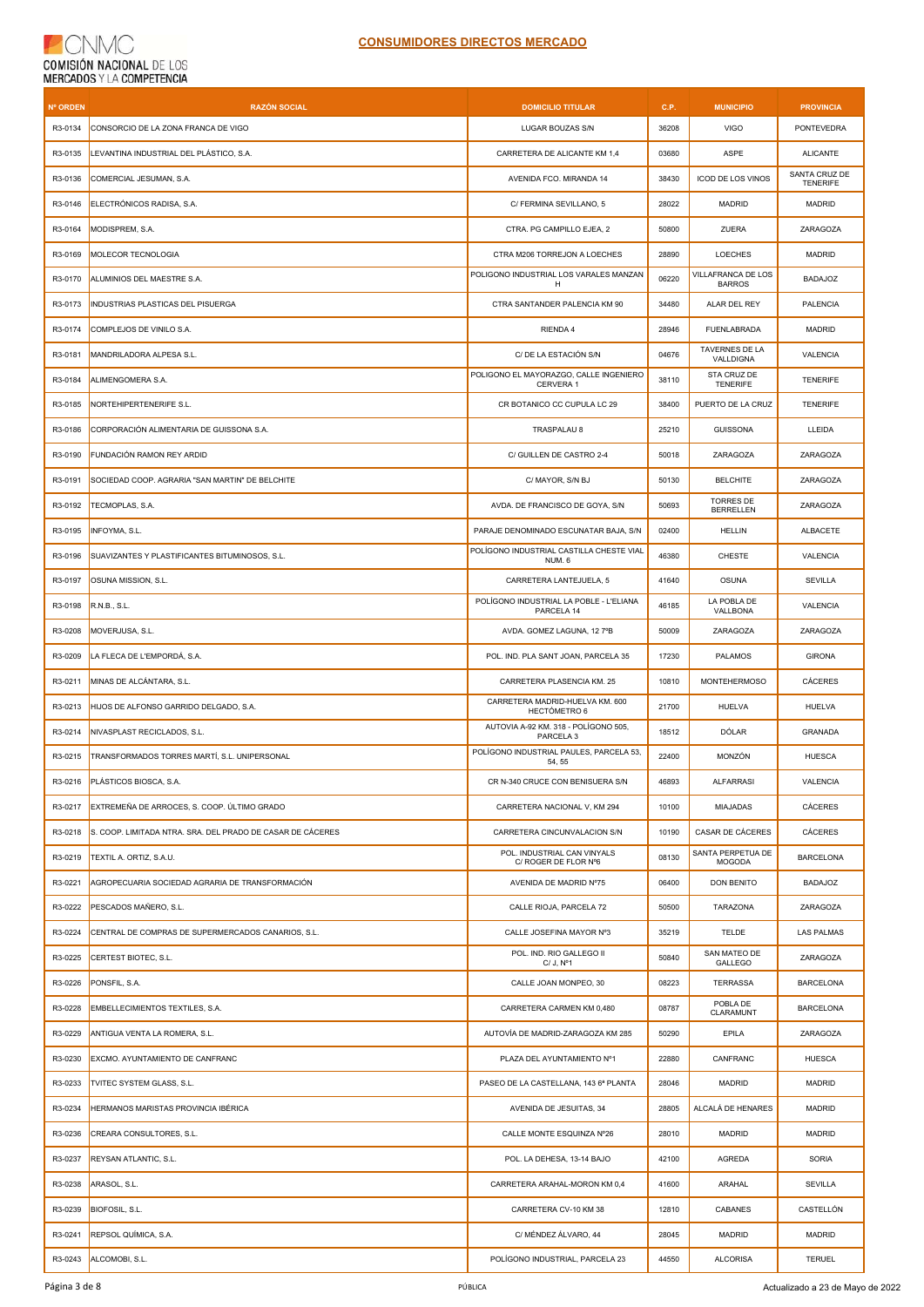| <b>Nº ORDEN</b> | <b>RAZÓN SOCIAL</b>                             | <b>DOMICILIO TITULAR</b>                                | C.P.  | <b>MUNICIPIO</b>                 | <b>PROVINCIA</b> |
|-----------------|-------------------------------------------------|---------------------------------------------------------|-------|----------------------------------|------------------|
| R3-0244         | JAVEL OIL CORPORATION, S.L.                     | <b>BARRIO EL TOCIAL S/N</b>                             | 39530 | <b>REOCIN</b>                    | CANTABRIA        |
| R3-0245         | COMBUSTIBLES DEL CANTÁBRICO, S.L.               | AVDA. DE LOS CASTROS Nº33 PORTAL 2, 8º                  | 39005 | SANTANDER                        | CANTABRIA        |
| R3-0246         | SILMOR 2011, S.L.                               | CARRETERA EMBID KM 0,6                                  | 50300 | CALATAYUD                        | ZARAGOZA         |
| R3-0247         | PRODUCTOS UGARSA, S.L.                          | C/ PRADOS S/N                                           | 42113 | MATALEBRERAS                     | <b>SORIA</b>     |
| R3-0248         | EXPLOTACIONES GANADERAS LABORDAS, S.L.          | PARAJE TABERNILLAS                                      | 50660 | <b>TAUSTE</b>                    | ZARAGOZA         |
| R3-0250         | INDUSTRIAS CAFOR, S.A.                          | C/ RIERA Nº35                                           | 08329 | TEIA                             | <b>BARCELONA</b> |
| R3-0254         | ACEROS PARA LA CONSTRUCCIÓN, S.A.               | POLIG SANT VICENÇ S/N                                   | 08755 | CASTELLBISBAL                    | <b>BARCELONA</b> |
| R3-0255         | GLOBAL SPECIAL STEEL PRODUCTS, S.A.             | AVDA. JOSÉ MARÍA QUIJANO S/N                            | 39400 | LOS CORRALES DE<br><b>BUELNA</b> | CANTABRIA        |
| R3-0256         | MOREDA RIVIERE TREFILERÍAS, S.A.                | AVDA. PRÍNCIPE ASTURIAS S/N                             | 33212 | GIJÓN                            | <b>ASTURIAS</b>  |
| R3-0257         | FERIMET, S.L.                                   | C/ FERRALLA, 12                                         | 08755 | CASTELLBISBAL                    | <b>BARCELONA</b> |
| R3-0258         | MATADERO EL CABEZO DE LA PLATA, S.L.            | C/LOS UBEDA, 1                                          | 30164 | CABEZO DE PLATA                  | <b>MURCIA</b>    |
| R3-0260         | EL PARAISO DEL CERDO, S.L.                      | C/ SAN BARTOLOMÉ, 22                                    | 50660 | TAUSTE                           | ZARAGOZA         |
| R3-0261         | FRISORIA, S.A.                                  | POL. LAS CASAS CALLE H 214 BAJO                         | 42005 | SORIA                            | <b>SORIA</b>     |
| R3-0262         | SANCHO DE BORJA, S.L.                           | PLAZA DE SAN FRANCISCO, 6                               | 50540 | <b>BORJA</b>                     | ZARAGOZA         |
| R3-0264         | AYUNTAMIENTO DE RIVAS-VACIAMADRID               | PLAZA DE LA CONSTITUCIÓN, 1                             | 28522 | RIVAS-VACIAMADRID                | <b>MADRID</b>    |
| R3-0265         | REPSOL PETRÓLEO. S.A.                           | C/ MÉNDEZ ÁLVARO. 44                                    | 28045 | <b>MADRID</b>                    | <b>MADRID</b>    |
| R3-0266         | ELECTROQUÍMICA ONUBENSE, S.L.U.                 | POL. INDUSTRIAL NUEVO PUERTO S/N                        | 21810 | PALOS DE LA<br><b>FRONTERA</b>   | HUELVA           |
| R3-0268         | CELSA ATLANTIC, S.L.                            | CANAL DE SANTO TOMÁS, S/N POL. INDUSTRIAL<br>DE GAMARRA | 01013 | VITORIA-GASTEIZ                  | ARABA/ÁLAVA      |
| R3-0269         | GRUPO EMPRESARIAL PALACIOS ALIMENTACIÓN, S.A.U. | CTRA. DE LOGROÑO, S/N                                   | 26120 | ALBELDA DE IREGUA                | LA RIOJA         |
| R3-0270         | ESTACIÓN CENTRAL DE AUTOBUSES DE ZARAGOZA, S.A. | AVDA. NAVARRA, 80                                       | 50004 | ZARAGOZA                         | ZARAGOZA         |
| R3-0273         | EZEQUIEL CUATRO 2013, S.L.                      | C/ ANCHA, 20                                            | 24003 | LEÓN                             | LEÓN             |
| R3-0274         | PERSAN, S.A.                                    | C/ PINO ALBAR Nº2                                       | 41016 | <b>SEVILLA</b>                   | SEVILLA          |
| R3-0275         | FOMENTO DE MÁRMOLES, S.L.                       | PARTIDA PLA-MONTEAGUDO S/N                              | 03660 | NOVELDA                          | <b>ALICANTE</b>  |
| R3-0276         | ESTACIÓN DE SERVICIO VICÁLVARO, S.A.U.          | AVDA. DE DAROCA Nº332                                   | 28032 | MADRID                           | <b>MADRID</b>    |
| R3-0277         | COREN AGROINDUSTRIAL, S.A.U.                    | SANTA CRUZ DE ARRABALDO, S/N                            | 32990 | ORENSE                           | ORENSE           |
| R3-0281         | HARINAS POLO, S.A.                              | CM HARINERA 0                                           | 50830 | VILLANUEVA DE<br>GALLEGO         | ZARAGOZA         |
| R3-0282         | TGB, S.A.                                       | C/ SANT RAMON Nº22                                      | 08786 | CAPELLADES                       | <b>BARCELONA</b> |
| R3-0283         | MIGASA ACEITES, S.L.U.                          | CARRETERA MADRID-CÁDIZ S/N                              | 41703 | DOS HERMANAS                     | SEVILLA          |
| R3-0284         | MIGASA ENVASADO, S.L.U.                         | CARRETERA MADRID-CÁDIZ KM. 556                          | 41703 | DOS HERMANAS                     | SEVILLA          |
| R3-0285         | OLEOCASTELLAR, S.A.                             | CARRETERA DE ÚBEDA A VILLAMANRIQUE S/N                  | 23260 | CASTELLAR                        | JAÉN             |
| R3-0286         | OLEO VERDE, S.L.                                | CARRETERA MADRID-CÁDIZ KM. 556                          | 41703 | DOS HERMANAS                     | <b>SEVILLA</b>   |
| R3-0287         | PROTEINAS DEL OLIVO, S.A.                       | CARRETERA CAÑADA DEL ROSAL, 1                           | 41430 | LA LUISIANA                      | SEVILLA          |
| R3-0288         | PESCADERIAS SAN SEBASTIAN, S.L.U.               | AVENIDA BIESCAS, 27                                     | 22600 | SABIÑANIGO                       | HUESCA           |
| R3-0289         | LASIAN TECNOLOGIA DEL CALOR, S.L.               | POL. IND. LAS NORIAS. AVDA. DE VALENCIA                 | 50450 | <b>MUEL</b>                      | ZARAGOZA         |
| R3-0290         | BINGO CIUDADELA, S.A.                           | AVENIDA SANCHO EL PUENTE 20 BAJO 2                      | 31007 | PAMPLONA                         | <b>NAVARRA</b>   |
| R3-0291         | MADRID FLY, S.L.                                | CTRA. CANILLAS, 22 BAJO                                 | 28043 | <b>MADRID</b>                    | <b>MADRID</b>    |
| R3-0295         | REPSOL BUTANO, S.A                              | MENDEZ ALVARO, 44                                       | 28045 | MADRID                           | MADRID           |
| R3-0297         | SARSA GRANELL, S.L.U.                           | PASAJE DE UNIÓN JAQUESA S/N BAJO HOTEL                  | 22700 | <b>JACA</b>                      | HUESCA           |
| R3-0298         | OVLAC FABRICACION DE MAQUINARIA AGRICOLA, S.A.  | C/ TAF NUM 163 POLIGONO INDUSTRIAL                      | 34200 | VENTA DE BAÑOS                   | PALENCIA         |
| R3-0299         | MATERIALES DE CONSTRUCCION CALETA, S.L.         | CR NACIONAL 332 KM 191                                  | 03740 | GATA DE GORGOS                   | <b>ALICANTE</b>  |
| R3-0302         | HORMIGONES CALETA, S.A.                         | CR MURCIA VALENCIA 163                                  | 03740 | GATA DE GORGOS                   | <b>ALICANTE</b>  |
| R3-0305         | COMUNIDAD REGANTES PALOS DE LA FRONTERA         | POLIGONO INDUSTRIAL SAN JORGE 159                       | 21810 | PALOS DE LA<br><b>FRONTERA</b>   | HUELVA           |
| R3-0306         | HOTEL SANTO DOMINGO, S.L.                       | CL SANTO DOMINGO, 14                                    | 09610 | SANTO DOMINGO DE<br><b>SILOS</b> | <b>BURGOS</b>    |
| R3-0307         | AGRARIA PLANA DE VIC I SECCIO DE CREDIT         | CALLE OBISPO MORGADES 4                                 | 08500 | VIC                              | <b>BARCELONA</b> |
| R3-0308         | COLUMBIAN CARBON SPAIN, S.L.                    | BARRIO LA MINA S/N                                      | 39792 | GAJANO                           | CANTABRIA        |
| R3-0309         | SELECT SERVICE PARTNER, S.A.                    | AVDA. SALAMANCA, 1-B, BAJO ME17 ADIF                    | 03003 | <b>ALICANTE</b>                  | <b>ALICANTE</b>  |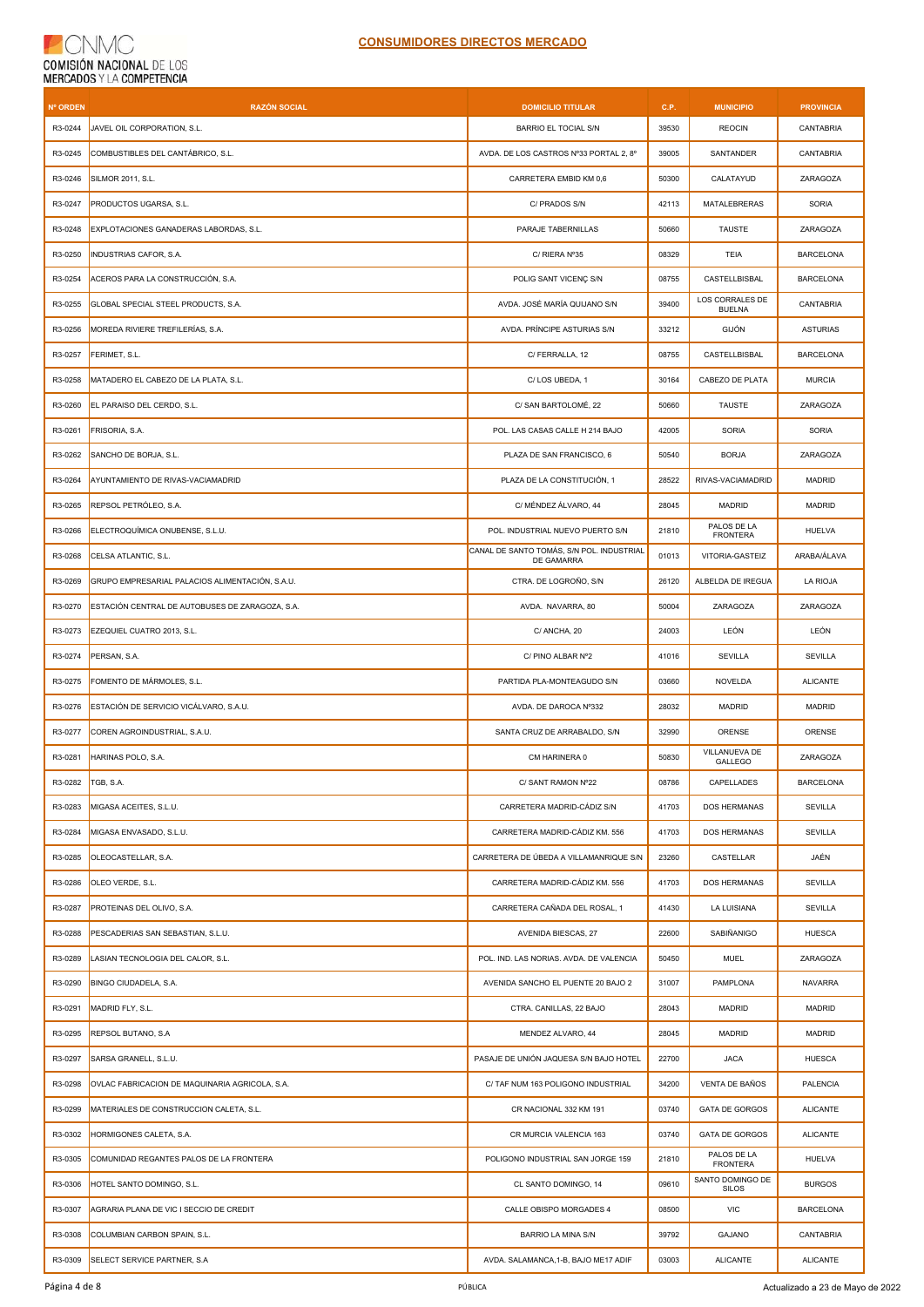| Nº ORDEN | <b>RAZÓN SOCIAL</b>                           | <b>DOMICILIO TITULAR</b>                                   | C.P.  | <b>MUNICIPIO</b>                  | <b>PROVINCIA</b>      |
|----------|-----------------------------------------------|------------------------------------------------------------|-------|-----------------------------------|-----------------------|
| R3-0310  | SUCESORES DE FLORENCIO MUÑOZ S.L.             | PLAZA CARLOS CASTEL 23                                     | 44001 | TERUEL                            | <b>TERUEL</b>         |
| R3-0311  | COMPAÑÍA LOGÍSTICA DE HIDROCARBUROS CLH, S.A. | C/TITÁN, 13                                                | 28045 | <b>MADRID</b>                     | <b>MADRID</b>         |
| R3-0312  | SERVICIO EXTREMEÑO DE SALUD                   | AVDA. CRISTOBAL COLON                                      | 06800 | MÉRIDA                            | <b>BADAJOZ</b>        |
| R3-0316  | MOMICAL HOSTELERA S.L.                        | C/ DEMETRIO GALAN BERGUA, 1                                | 50017 | ZARAGOZA                          | ZARAGOZA              |
| R3-0317  | SOMISAL, S.A.                                 | AV VALDELAPARRA 3-1                                        | 28108 | <b>ALCOBENDAS</b>                 | <b>MADRID</b>         |
| R3-0318  | CRESTAS LA GALETA, S.A.                       | AVENIDA VALDELAPARRA 3-1                                   | 28108 | <b>ALCOBENDAS</b>                 | <b>MADRID</b>         |
| R3-0319  | INTERXION ESPAÑA, S.A.U.                      | C/ ALBASANZ, 71                                            | 28037 | <b>MADRID</b>                     | MADRID                |
| R3-0320  | GARROFAS Y ALMENDRAS TORRES, S.L.             | C/ SEQUIA DE TORMOS, 11                                    | 46930 | QUART DE POBLET                   | VALENCIA              |
| R3-0324  | ANTIS GUADARRAMA, S.L                         | POL.IND.LA MATA C/JARA 12                                  | 28440 | <b>GUADARRAMA</b>                 | <b>MADRID</b>         |
| R3-0325  | ESTACION DE SERVICIO MAVEL, S.L               | POLIGONO INDUSTRIAL LA LAGUNA S.ARROYO<br>CU <sub>S1</sub> | 28914 | LEGANÉS                           | <b>MADRID</b>         |
| R3-0327  | GESDEGAS, S.L                                 | CARRETERA M-516 PL 0.5 POL EL CARRALERO                    | 28222 | MAJADAHONDA                       | <b>MADRID</b>         |
| R3-0328  | ESTACIÓN DE SERVICIO ALZA, S.L                | AUTOVIA A-3 MADRID-VALENCIA KM 341,                        | 46394 | <b>TURIA</b>                      | VALENCIA              |
| R3-0329  | ESTACIÓN DE SERVICIOS SAN ANTONIO, S.L.       | CARRETERA M-516 PL 0.5 POL EL CARRALERO                    | 28222 | MAJADAHONDA                       | <b>MADRID</b>         |
| R3-0330  | AREA DE SERVICIO VIRGEN DE LA PEÑA. S.L.      | C/ SAN MARTIN DEL PINO 23, 1º DCHA                         | 39011 | SANTANDER                         | CANTABRIA             |
| R3-0331  | MARE NOSTRUM OIL MANAGEMENT, S.L.Y            | C/NARCISO SERRA, 25, PLANTA LOCAL PUERTA<br><b>DCHA</b>    | 28007 | <b>MADRID</b>                     | <b>MADRID</b>         |
| R3-0332  | ABRIL, S.A                                    | C/NARCISO SERRA, 25, PLANTA LOCAL PUERTA<br><b>DCHA</b>    | 28007 | <b>MADRID</b>                     | <b>MADRID</b>         |
| R3-0333  | PETROLEOS DEL NORTE S.A                       | SAN MARTIN, 5                                              | 48508 | <b>MUSKIZ</b>                     | <b>BIZKAIA</b>        |
| R3-0334  | CAMPSA ESTACIONES DE SERVICIO, S.A            | MENDEZ ALVARO,44                                           | 28045 | MADRID                            | <b>MADRID</b>         |
| R3-0337  | FLAMAGAS LLINARS SLU                          | EDIFIO DE LA MARINA C/ METAL.LURGIA Nº 38-42               | 08038 | <b>BARCELONA</b>                  | <b>BARCELONA</b>      |
| R3-0340  | CASTELLAR VIDRIO S.A                          | PG PLA BRUGERA, CL BERGUEDA 67                             | 08211 | CASTELLAR DEL<br>VALLÉS           | <b>BARCELONA</b>      |
| R3-0342  | SPINREACT SAU                                 | CTRA. SANTA COLOMA, 7                                      | 17176 | VALL D'EN BAS, LA                 | <b>GIRONA</b>         |
| R3-0343  | <b>BACAICOA INDUSTRIAS PLÁSTICAS</b>          | CR ORICAIN KM 6                                            | 31194 | <b>EZCABARTE</b>                  | <b>NAVARRA</b>        |
| R3-0345  | ONDOAN SERVICIOS, S.A.                        | PARQUE TECNOLOGICO DE BIZKAIA, EDIFICIO<br>101 C           | 48170 | ZAMUDIO                           | <b>BIZKAIA</b>        |
| R3-0346  | <b>GEOTEXAN</b>                               | AV. CONCHA ESPINA, 5                                       | 21660 | MINAS DE RIOTINTO                 | <b>HUELVA</b>         |
| R3-0347  | FRANCISCO OLLER, S.A                          | SECTOR INDUSTRIAL EL TRUST - CTRA. C-65<br>KM 16.5         | 17244 | CASSÁ DE LA SELVA                 | <b>GIRONA</b>         |
| R3-0348  | CALERA DE ALZO, SL.                           | <b>BARRIO EGILEOR, S/N</b>                                 | 20268 | <b>ALTZO</b>                      | <b>GUIPUZKOA</b>      |
|          | R3-0349 DOLOMITAS DEL NORTE, S.A              | <b>BARRIO SANTULLAN S/N</b>                                | 39706 | CASTRO-URDIALES                   | CANTABRIA             |
| R3-0350  | PERFILES CONFORMADOS EN FRIO S.A              | C/ BENJAMIN FRANKLIN 6                                     | 50830 | VILLANUEVA DE<br>GÁLLEGO          | ZARAGOZA              |
| R3-0351  | <b>IBINTUR, S.A.</b>                          | C/ DE LA MURTRA,5                                          | 07817 | SANT JOSEP DE SA<br><b>TALAIA</b> | <b>ISLAS BALEARES</b> |
| R3-0352  | ACEROS INOXIDABLES OLARRA, S.A                | CM/ LARRABARRI BIDEA ()                                    | 48180 | LOIU                              | <b>BIZKAIA</b>        |
| R3-0353  | CONGELADOS HERBANIA S.A                       | CL LAS MIMOSAS, PARCELA 124                                | 35119 | AGÜIMES                           | PALMAS, LAS           |
| R3-0354  | ALVARYMAT INVERSIONES CANARIAS SL             | CALLE FRANCHY ROCA, NUM. 126                               | 35110 | SANTA LUCÍA DE<br>TIRAJANA        | PALMAS, LAS           |
| R3-0355  | <b>BODEGAS BILBAÍNAS S.A</b>                  | C/ PARTICULAR DEL NORTE Nº 2                               | 48003 | <b>BILBAO</b>                     | <b>BIZKAIA</b>        |
| R3-0357  | MAFRESA EL IBERICO DE CONFIANZA SL            | CTRA. FREGENAL SEVILLA KM 5                                | 06340 | FREGENAL DE LA<br><b>SIERRA</b>   | <b>BADAJOZ</b>        |
| R3-0358  | SUMINISTROS ALIMENTARIOS DE LA ALDEA, S.L     | CALLE LLANETE 2 SUPERM. SPAR                               | 35478 | ALDEA DE SAN<br>NICOLAS, LA       | PALMAS, LAS           |
| R3-0359  | NUEVOS PRODUCTOS CERÁMICOS, S.A               | POL. IND. VILAFAMÉS I, S/N                                 | 12192 | VILAFAMÉS                         | CASTELLÓN             |
| R3-0360  | EUROATOMIZADO, S.A                            | CAMINO EL COLAOR, 40 - POL. IND. "EL<br>COLOMER"           | 12200 | ONDA                              | CASTELLÓN             |
| R3-0361  | RIO TINTO CITRICOS S.L.                       | CRTA. DE GANDIA, KM. 48                                    | 46720 | VILLALONGA                        | VALENCIA              |
| R3-0363  | FERTINAGRO ORGANIA S.L.U.                     | CALLE VLLE CENIZAS, S/N                                    | 44770 | <b>ESCUCHA</b>                    | <b>TERUEL</b>         |
| R3-0364  | FERTINAGRO FERTESA S.L.U.                     | CALLE BERLIN, UN. 185, POL. INDUSTRIAL LA<br>PAZ           | 44195 | <b>TERUEL</b>                     | <b>TERUEL</b>         |
| R3-0365  | FERTINAGRO SUR S.L.                           | AVDA. FRANCISCO MONTENERGO, NUM. 5                         | 21001 | HUELVA                            | HUELVA                |
| R3-0366  | FERTINAGRO TECNOS MAXIMA S.L.U.               | CRTA MORA DE RUBIELOS, S/N, KM. 1,8 - LA<br>ESCALERUELA    | 44424 | SARRIÓN                           | <b>TERUEL</b>         |
| R3-0367  | FERTINAGRO NUTRIGENIA S.L.U.                  | POLIG LOS LLANOS, NUM. 2, CALLE B                          | 44760 | UTRILLAS                          | <b>TERUEL</b>         |
| R3-0368  | HOTEL WELLINGTON SL                           | CALLE VELAZQUEZ 8                                          | 28001 | <b>MADRID</b>                     | <b>MADRID</b>         |
| R3-0369  | GUEROLA, S.A.                                 | PASEO DE LA CASTELLAN Nº 150, 2 DC                         | 28046 | <b>MADRID</b>                     | <b>MADRID</b>         |
| R3-0370  | GONZALEZ Y ROMERO AGROCARNE S.L               | PLAZA HORTAL 21 BABI -                                     | 50220 | ARIZA                             | ZARAGOZA              |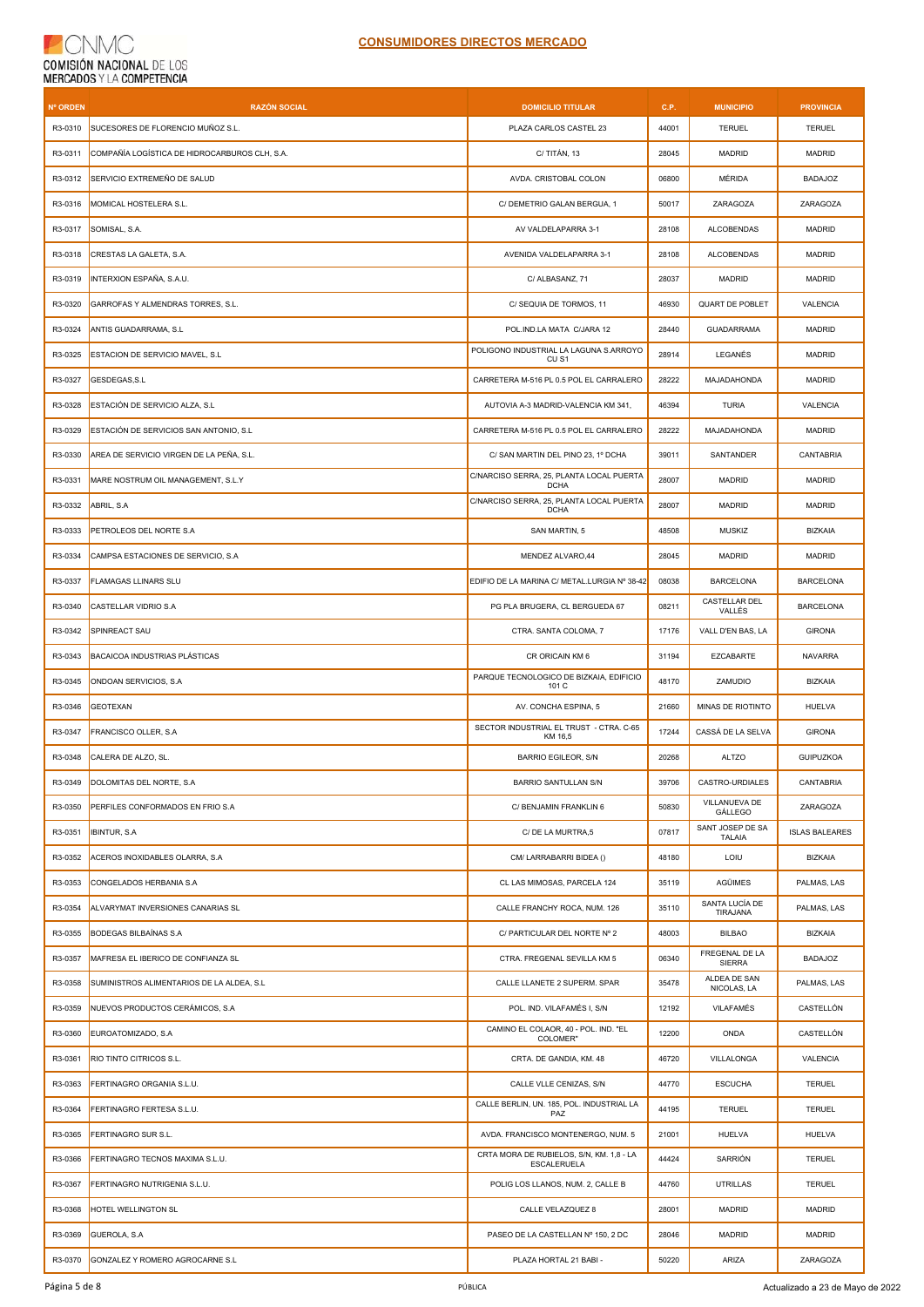| <b>Nº ORDEN</b> | <b>RAZÓN SOCIAL</b>                             | <b>DOMICILIO TITULAR</b>                                         | C.P.  | <b>MUNICIPIO</b>                       | <b>PROVINCIA</b>       |
|-----------------|-------------------------------------------------|------------------------------------------------------------------|-------|----------------------------------------|------------------------|
| R3-0372         | GRAFICAS VARIAS, S.A.                           | POLIGONO INDUSTRIAL CAN FARRE C/ ITALIA, 1                       | 8770  | SANT SADURNÍ<br>D'ANOIA                | <b>BARCELONA</b>       |
| R3-0374         | ARIÑO DUGLASS, S.A.                             | P.I. ROYALES BAJOS S/N                                           | 50171 | PUEBLA DE ALFINDÉN,<br>LA              | ZARAGOZA               |
| R3-0375         | MANUEL GARIN LINARES                            | PLAZA DE LOS SITIOS 18, 5° PLANTA                                | 50001 | ZARAGOZA                               | ZARAGOZA               |
| R3-0377         | AZTECA PRODUCTS & SERVICES, S.L.U               | CRTA. ALCORA -CASTELLÓN, KM 19, NUM 7                            | 12110 | ALCORA, L'                             | CASTELLÓN              |
| R3-0378         | SPAR 2000 S.L.                                  | AVDA. ALEJANDRO DEL CASTILLO, S/N                                | 35100 | SAN BARTOLOMÉ DE<br>TIRAJANA           | PALMAS, LAS            |
| R3-0379         | SUPERMERCADOS BANDAMA S.L                       | CARRETERA DE BANDAMA 12, SANTA BRIGIDA                           | 35310 | SANTA BRÍGIDA                          | PALMAS, LAS            |
| R3-0380         | PEREZ BOLAÑOS S.L.                              | C/ MAGALLANES-ARINAGA 37                                         | 35118 | <b>AGÜIMES</b>                         | PALMAS, LAS            |
| R3-0381         | SUPERMERCADOS MOGAN S.L.                        | AVDA DE LA CONSTITUCIÓN, Nº32                                    | 35140 | MOGÁN                                  | PALMAS, LAS            |
| R3-0382         | SUPERMERCADOS HEALDE S.L.                       | C/ ALCALDE SUAREZ FRANCHY 2                                      | 35400 | <b>ARUCAS</b>                          | PALMAS, LAS            |
| R3-0383         | SUPERMERCADOS ARUCAS S.L                        | C/ ALCALDE SUAREZ FRANCHY 2                                      | 35400 | <b>ARUCAS</b>                          | PALMAS, LAS            |
| R3-0384         | SILVADIAZ S.L.                                  | C/DONOSO CORTES, NUM. 22                                         | 35450 | SANTA MARÍA DE GUÍA<br>DE GRAN CANARIA | PALMAS, LAS            |
| R3-0385         | COMERCIAL JOSALO S.L                            | C/ ALFREDO L. JONES 34                                           | 35008 | PALMAS, LAS                            | PALMAS, LAS            |
| R3-0387         | SUPER CIUDAD NUEVA S.L.U                        | CARRETERA DE BANDAMA 30, SANTA BRIGIDA                           | 35300 | SANTA BRÍGIDA                          | PALMAS, LAS            |
| R3-0388         | PALINVER EIVISSA, SL                            | CL MURTRA, 3                                                     | 07817 | SANT JOSEP DE SA<br><b>TALAIA</b>      | <b>BALEARS, ILLES</b>  |
| R3-0389         | MAZ M.C.S.S. N11                                | C/ SANCHO Y GIL N 2-4 ZARAGOZA                                   | 50001 | ZARAGOZA                               | ZARAGOZA               |
| R3-0390         | NAGAMOHR S.A                                    | CALLE DEL DISEÑO 9                                               | 28906 | <b>GETAFE</b>                          | <b>MADRID</b>          |
| R3-0391         | <b>INQUIBA S.A</b>                              | CRTA. MANCHITA KM 0,8                                            | 06470 | <b>GUAREÑA</b>                         | <b>BADAJOZ</b>         |
| R3-0392         | TABIQUERIA ESPECIALIZADA S.L.                   | CAMINO VEGA SN                                                   | 19160 | CHILOECHES                             | GUADALAJARA            |
| R3-0393         | SALAZAR HERMANOS S.A                            | C/ FLOR BAJA 3 BAJO A                                            | 28013 | <b>MADRID</b>                          | MADRID                 |
| R3-0394         | ANDALUZA DE CALES S.A                           | CARRETERA MORON - MONTELLANO KM. 3                               | 41530 | MORÓN DE LA<br><b>FRONTERA</b>         | SEVILLA                |
| R3-0395         | CALES DE LA PLANA S.A                           | PARTIDA LA PEDRERA S/N                                           | 12592 | <b>CHILCHES</b>                        | CASTELLÓN              |
| R3-0396         | CALES DE LLIERCA S.A                            | <b>AFORES S/N</b>                                                | 17853 | SANT JAUME DE<br>LLIERCA               | <b>GIRONA</b>          |
| R3-0397         | JIMTEN, S.A.                                    | CARRETERA DE OCAÑA Nº 126                                        | 3114  | <b>ALICANTE</b>                        | <b>ALICANTE</b>        |
| R3-0400         | <b>EMBUTIDOS CAULA SL</b>                       | C/PONT DE LA BARCA, 9 GIRONA                                     | 17007 | <b>GIRONA</b>                          | <b>GIRONA</b>          |
| R3-0401         | VIAQUA GESTION INTEGRAL DE AGUAS DE GALICIA SAU | RUA VILAR (DO), NUM. 18 P2                                       | 15705 | SANTIAGO DE<br><b>COMPOSTELA</b>       | A CORUÑA               |
| R3-0402         | AQUONA GESTION DE AGUAS DE CASTILLA             | CALLE GENERAL RUIZ, NUM. 1                                       | 47004 | VALLADOLID                             | VALLADOLID             |
| R3-0403         | FRAGNOR, S.L.                                   | AV. BARCELONA, 109, 5ª                                           | 8970  | SANT JOAN DESPÍ                        | <b>BARCELONA</b>       |
| R3-0404         | <b>BIOCOMPOST DE LUGO, S.L.</b>                 | CARRETERA DE FEIRA DO MONTE A XERMAR,<br>KM <sub>2</sub>         | 27377 | COSPEITO                               | LUGO                   |
| R3-0405         | LUNAGUA, S.L.                                   | POLIGONO INDUSTRIAL GUARNIZO PCL 84                              | 39611 | ASTILLERO, EL                          | CANTABRIA              |
| R3-0406         | LIMPIEZAS NERVIÓN, S.A.                         | CALLE PUNTA SOLLANA 12                                           | 48508 | ZIERBENA                               | <b>BIZKAIA</b>         |
| R3-0407         | ECOLÓGICA IBÉRICA Y MEDITERRÁNEA, S.A.          | AV. BARCELONA, 109, 5ª                                           | 8970  | SANT JOAN DESPÍ                        | <b>BARCELONA</b>       |
| R3-0408         | ECOLOGÍA QUÍMICA, S.A.                          | CARRETERA C-35                                                   | 8474  | <b>GUALBA</b>                          | <b>BARCELONA</b>       |
| R3-0409         | TRADEBE VALDILECHA, S.L.                        | CTRA M-224 DE POZUELO, KM 8,25                                   | 28511 | VALDILECHA                             | <b>MADRID</b>          |
| R3-0410         | TRADEBE PORT SERVICES, S.L.                     | AV. BARCELONA, 109, 5ª                                           | 8970  | SANT JOAN DESPÍ                        | <b>BARCELONA</b>       |
| R3-0411         | MAGMA TRATAMIENTOS, S.L.U                       | IDELFONSO CARRASCOSA 20 POLIG<br><b>INDUSTRIAL IV</b>            | 46560 | MASSALFASSAR                           | VALENCIA               |
| R3-0413         | MECANIZADOS ARANDA, S.L.                        | C/ BEMPOSTA (POL. IND. ALLENDEDUERO) 3<br>BAJO 3 CP              | 9400  | ARANDA DE DUERO                        | <b>BURGOS</b>          |
| R3-0415         | PLASTICOS SOLANAS, S.L.                         | POLÍGONO LA NORIA 6                                              | 50730 | BURGO DE EBRO, EL                      | ZARAGOZA               |
| R3-0416         | ORGANIC CITRUS, S.L.U.                          | C/ MANUEL VIVANCO, 12                                            | 12550 | <b>ALMASSORA</b>                       | CASTELLÓN/CASTELL<br>Ó |
| R3-0417         | ESIPE S.L.U                                     | CL RUBEN DARIO 16, BJ SAN JUAN DE LA<br>ARENA - RANON - ASTURIAS | 33125 | SOTO DEL BARCO                         | <b>ASTURIAS</b>        |
| R3-0418         | PLASTIENVASE S.L                                | CTRA. PALMA DEL RIO KM 10                                        | 14710 | <b>CÓRDOBA</b>                         | CÓRDOBA                |
| R3-0419         | AMEFRUITS S.L.                                  | CALLE JOAQUIN MOYA MARTINEZ 57                                   | 3380  | <b>BIGASTRO</b>                        | ALICANTE/ALACANT       |
| R3-0420         | SCALEVANTE S.A                                  | CARRETERA DE MADRID KM407                                        | 3006  | ALICANTE/ALACANT                       | ALICANTE/ALACANT       |
| R3-0421         | <b>GOMA CAMPS SAU</b>                           | CARDENAL GOMA 29                                                 | 43450 | RIBA, LA                               | TARRAGONA              |
| R3-0423         | LUIS MIGUEL GARCÍA HEREDIA                      | C/ SENDA ANCHA 28                                                | 16260 | MINGLANILLA                            | <b>CUENCA</b>          |
| R3-0424         | AUTORIDAD PORTUARIA DE AVILES                   | TRAVESA DE LA INDUSTRIA, 98                                      | 33401 | ÁVILES                                 | ASTURAS                |
| R3-0425         | SAT 2903 SAN PEDRO                              | LUGAR DEHESA SAN PEDRO S/N                                       | 28595 | <b>ESTREMERA</b>                       | MADRID                 |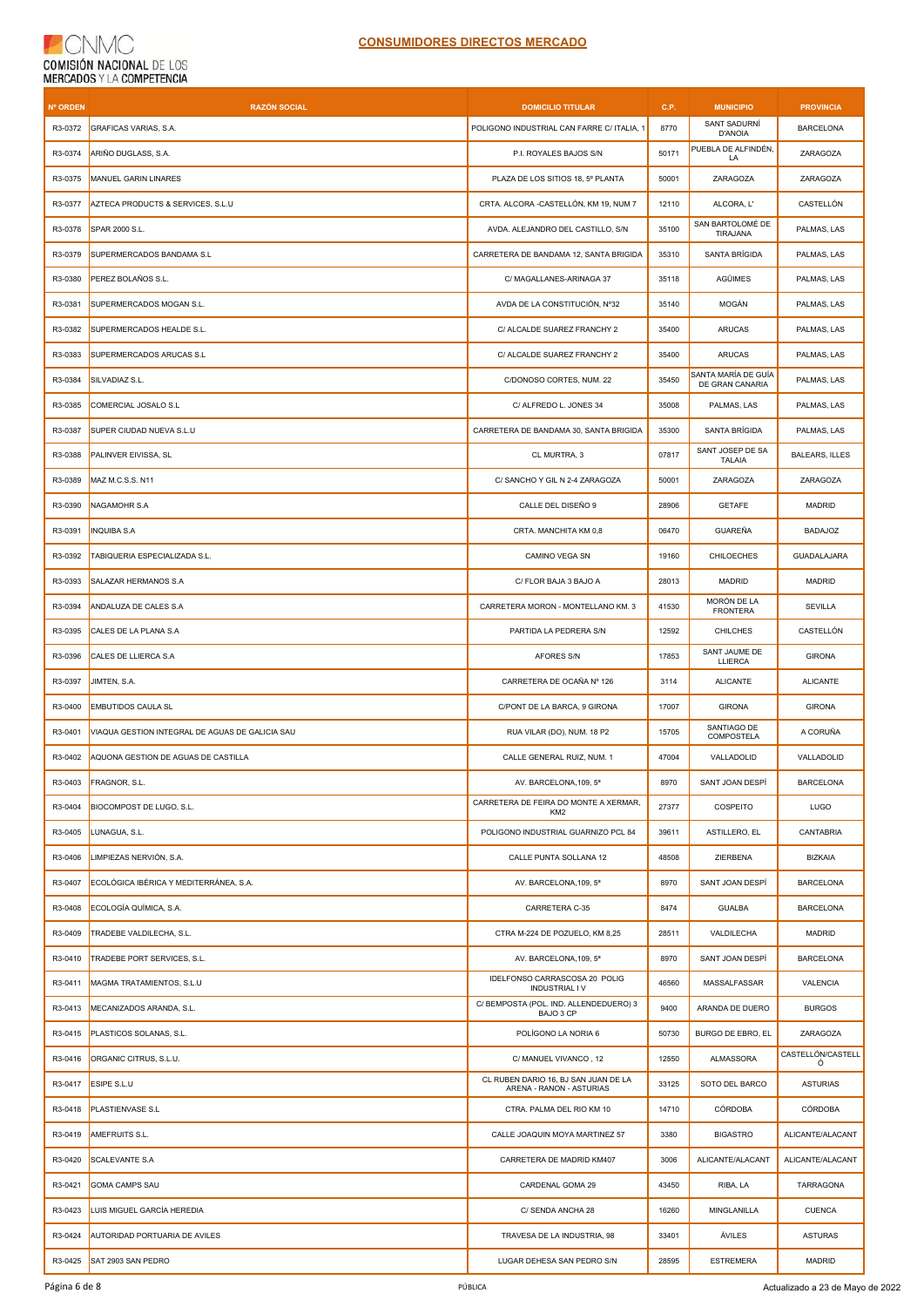| <b>Nº ORDEN</b> | <b>RAZÓN SOCIAL</b>                           | <b>DOMICILIO TITULAR</b>                                           | C.P.  | <b>MUNICIPIO</b>                  | <b>PROVINCIA</b>                     |
|-----------------|-----------------------------------------------|--------------------------------------------------------------------|-------|-----------------------------------|--------------------------------------|
| R3-0426         | COMUNIDAD DE REGANTES DEL CANAL DE ESTREMERA  | C/ PLAZA DE TOROS, 2                                               | 28597 | FUENTIDUEÑA DE<br><b>TAJO</b>     | <b>MADRID</b>                        |
| R3-0427         | <b>UNITEX SA</b>                              | CAMI DE LA FOU 25                                                  | 8640  | OLESA DE<br><b>MONTSERRAT</b>     | <b>BARCELONA</b>                     |
| R3-0428         | CENTRAL DE VENTAS DE SUPERMERCADOS CANARIOS   | C/ JOSEFINA MAYOR 3,                                               | 35219 | <b>TELDE</b>                      | LAS PALMAS DE<br><b>GRAN CANARIA</b> |
| R3-0429         | HOTEL BONSOL S.A.                             | PASEO DE ILLETAS 30                                                | 7181  | CALVIÁ                            | <b>BALEARES</b>                      |
| R3-0430         | EXTRACTOS VEGETALES, S.A.                     | POLIGONO INDUSTRIAL CAMPAMENTO, CTRA.<br>DE LAS INDUSTRIAS, 13, 15 | 11300 | LINEA DE LA<br>CONCEPCIÓN         | CÁDIZ                                |
| R3-0431         | DERIVADOS ASFÁLTICOS NORMALIZADOS, S.A.       | POLIGONO INDUSTRIAL SECTOR R9-S/N-BAJO                             | 19290 | <b>FONTANAR</b>                   | GUADALAJARA                          |
| R3-0432         | MARMOLES COTO S.L                             | CALLE MONTE EL COTO, PARCELA Z                                     | 3650  | <b>PINOSO</b>                     | ALICANTE/ALACANT                     |
| R3-0433         | COMERCIAL DE FIBRAS TEXTILES DE TERRASSA, S.A | CALLE SANT SEBASTIÀ, 206                                           | 08223 | <b>TERRASA</b>                    | <b>BARCELONA</b>                     |
| R3-0436         | TARTAROS GONZALO CASTELLO S.L                 | CALLE CONCEPCIÓN ARENAL, 32                                        | 3660  | NOVELDA                           | ALICANTE/ALACANT                     |
| R3-0437         | <b>TEXTIL VALOR SL</b>                        | POL. IND. L'HORTA VELLA C4 Nº5                                     | 46117 | <b>BÉTERA</b>                     | VALENCIA                             |
| R3-0439         | VILLACHAM, SDAD. COOP. DE CASTILLA LA MANCHA  | C/ CONCEPCION Nº 7                                                 | 2270  | VILLAMALEA                        | <b>ALBACETE</b>                      |
| R3-0440         | BALEIKE, S.L.                                 | CALLE UROLA 10                                                     | 20230 | GIPUZKOA                          | LEGAZPI                              |
| R3-0441         | MANIPULADOS DE CEBOLLAS Y DERIVADOS, S.L.     | ANTIGUA CARRETERA DE ALBERIQUE S/N                                 | 46600 | <b>ALZIRA</b>                     | VALENCIA/VALÈNCIA                    |
| R3-0443         | <b>GEISA FABRICS S.L.</b>                     | POL.IND. CAN TRIAS, C/RAMON LLULL S/N                              | 08232 | VILADECAVALLS                     | <b>BARCELONA</b>                     |
| R3-0446         | VICENTE ANTON ESTEVE SL                       | AVENIDA PORTUGAL, 43                                               | 03420 | CASTALLA                          | <b>ALICANTE</b>                      |
| R3-0447         | EXCELENTISIMO AYUNTAMIENTO DE ZARAGOZA        | VIA DE LA HISPANIDAD 20, PLANTA 3                                  | 50009 | ZARAGOZA                          | ZARAGOZA                             |
| R3-0448         | KUUPS DESIGN INTERNATIONAL, S.L.              | C/ FONT DEL BRULLS, 11                                             | 46870 | ONTINYENT                         | VALENCIA                             |
| R3-0449         | MOSTOS ESPAÑOLES S.A                          | AV. VIRGEN DE LAS VIÑAS                                            | 48950 | <b>TOMELLOSO</b>                  | CIUDAD REAL                          |
| R3-0450         | SOPLADOS Y ENVASES PICO GALVAÑ S.L            | AVENIDA ALCOY, 13 PTA BAJO                                         | 03420 | CASTALLA                          | <b>ALICANTE</b>                      |
| R3-0451         | AUTOMATIZACION Y CONTROL EMPRESARIAL S.A      | AVDA. DIAGONAL PLAZA, 14, NV 26                                    | 50197 | ZARAGOZA                          | ZARAGOZA                             |
| R3-0452         | EL CORTE INGLÉS                               | C/ HERMOSILLA 112                                                  | 28009 | <b>MADRID</b>                     | <b>MADRID</b>                        |
| R3-0453         | SUPERCOR, S.A.                                | C/ HERMOSILLA 112                                                  | 28009 | <b>MADRID</b>                     | <b>MADRID</b>                        |
| R3-0454         | DREAMPLACE LANZAROTE, S.L.U                   | AVENIDA ALCALDE WALTER PAETZMANN S/N                               | 38670 | ALAJERÓ                           | SANTA CRUZ DE<br><b>TENERIFE</b>     |
| R3-0455         | <b>BON PREU, SAU</b>                          | CARRETERA C-17 KM 73                                               | 8508  | MASIES DE<br>VOLTREGÀ, LES        | <b>BARCELONA</b>                     |
| R3-0456         | PERALES Y FERRER, S.L.                        | C/ APATEL 1                                                        | 3380  | <b>BIGASTRO</b>                   | <b>ALICANTE</b>                      |
| R3-0463         | PIPEX SYSTEMS, S.A.                           | CALLE D (POLIGONO INDUSTRIAL<br>MANZANARES), PARC. R-189           | 13200 | <b>MANZANARES</b>                 | CIUDAD REAL                          |
| R3-0465         | DIPUTACIÓN DE BADAJOZ                         | CALLE FELIPE CHECA, Nº 23                                          | 6001  | <b>BADAJOZ</b>                    | BADAJOZ                              |
| R3-0467         | PLASTIMODUL S.L.                              | PG LALFRAG II C/ LEON 11                                           | 03440 | IBI                               | ALICANTE/ALACANT                     |
| R3-0468         | HUERTA DEHESA EL ALCORNOCAL S.L.              | CTRA CACERES-VILLANUEVA KM 80, S/N                                 | 06410 | SANTA AMALIA                      | <b>BADAJOZ</b>                       |
| R3-0473         | <b>EMAYA</b>                                  | C/ JOAN MARAGALL, 3                                                | 07006 | PALMA                             | <b>ISLAS BALEARES</b>                |
| R3-0475         | CLAVERIA ALCALA BINEFAR S.L.                  | AVENIDA ARAGON 30                                                  | 22500 | <b>BINÉFAR</b>                    | <b>HUESCA</b>                        |
| R3-0476         | RICO BERBEGAL HNOS. S.L                       | POL.IND ALFAC, IIII PARCELA 54, N 22                               | 03440 | IBI                               | <b>ALICANTE</b>                      |
| R3-0477         | ESTAMPADOS PRATO, S.L.                        | C/ SAN SALVADOR, 30-32                                             | 3830  | MURO DE ALCOY                     | <b>ALICANTE</b>                      |
| R3-0478         | <b>GRANERO FORNITURAS, S.L</b>                | CALLE MARIA MAGDALENA, 19                                          | 3440  | IBI                               | <b>ALICANTE</b>                      |
| R3-0480         | <b>DIVISEGUR</b>                              | C/LOS PERIODISTAS 2                                                | 28320 | ARGANDA DEL REY                   | MADRID                               |
| R3-0481         | CAL DE CASTILLA, S.A.                         | CARRETERA VALENCIA KM 31                                           | 28500 | <b>PINTO</b>                      | MADRID                               |
| R3-0482         | COTO NATURAL STONE S.L.                       | LUGAR CASAS DEL HONDO 7, 1 BAJO                                    | 3668  | <b>ALGUEÑA</b>                    | <b>ALICANTE</b>                      |
| R3-0483         | BANCA PUEYO S.A.                              | CALLE VIRGEN DE GUADALUPE, 2                                       | 6700  | VILLANUEVA DE LA<br><b>SERENA</b> | <b>BADAJOZ</b>                       |
| R3-0484         | AYUNTAMIENTO DE CASTUERA                      | PLAZA ESPAÑA, 1                                                    | 06420 | CASTUERA                          | BADAJOZ                              |
| R3-0485         | DYNASOL ELASTOMEROS, S.A.U.                   | CALLE TITÁN 15                                                     | 28045 | MADRID                            | MADRID                               |
| R3-0486         | GENERAL QUÍMICA S.A.U.                        | CALLE TITÁN 15                                                     | 28045 | MADRID                            | MADRID                               |
| R3-0487         | IBÉRICA DE SUSPENSIONES, S.L.                 | POLÍGONO ONDARRIA S/N                                              | 46160 | LLÍRIA                            | VALENCIA                             |
| R3-0488         | ESTAMPACIONES METALICAS EPILA S.A             | POLIG INDUSTRIAL VALDEMUEL, CAMINO DEL<br>SABINAR S/N              | 50290 | ÉPILA                             | ZARAGOZA                             |
| R3-0489         | TOMCOEX S.A                                   | CARRETERA NACIONAL V, KM 294                                       | 10100 | <b>MIAJADAS</b>                   | CÁCERES                              |
| R3-0490         | OLIVES AND PICKLES S.L                        | POLIG CARRETERA ARROYO, CALLE MECÁNICA<br>$\overline{7}$           | 6200  | ALMENDRALEJO                      | <b>BADAJOZ</b>                       |
| R3-0491         | FG ACTA GROUP SL                              | CALLE CL JOSEP IRLA BOSCH 5-7, 4 PL                                | 8034  | <b>BARCELONA</b>                  | <b>BARCELONA</b>                     |